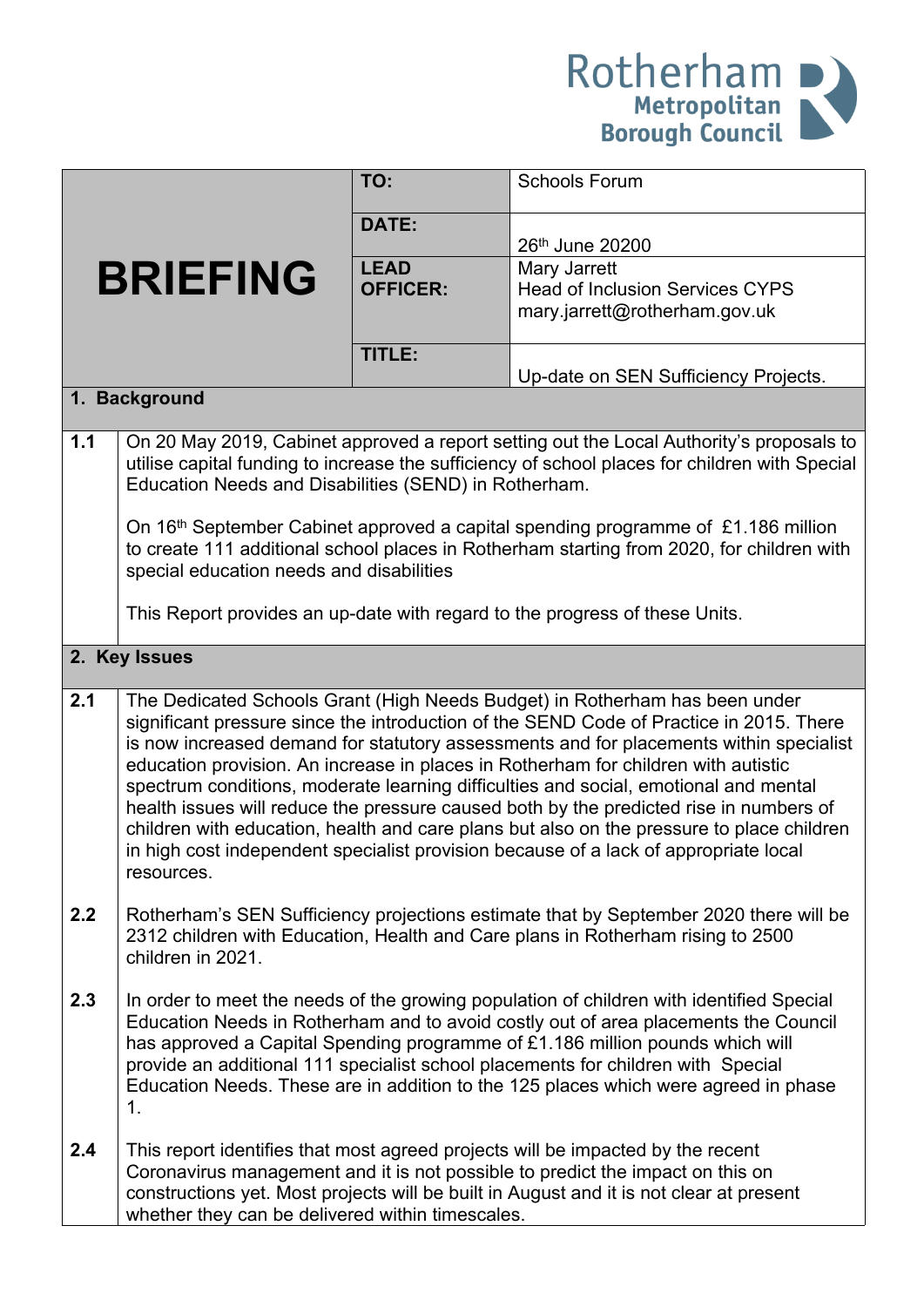In addition to uncertainty regarding continuation of building works there have been some additional delays and project issues, these are as follows:

The Aspire Primary site at Canalside: It is expected that the Canalside property will be ready by October 2020 creating a delay of one month from projected timescales.

The extensive works planned at Thomas Rotherham College (TRC) are projected to cost £400,000 which is an additional £250,000 to the funding already identified. TRC have offered a contribution of £100,000. The Council Designers are reviewing the plans to see what areas can be revised to accommodate the TRC vision whilst reducing the projected costs to circa £250,000.

Wath Victoria was tendered and was substantially over the budget of £100,000. This is currently being valued engineered by the Council's Design and Projects Team.

## **RISK**

*It should be noted that due to Covid19 there is a significant risk to projects not being completed on time.*

## **3. Key Actions and Timelines**

| 3.1 | <b>School</b>                           | <b>Proposal and Timescales</b>                                                                                                            |
|-----|-----------------------------------------|-------------------------------------------------------------------------------------------------------------------------------------------|
|     | <b>Maltby Hilltop School</b><br>(Nexus) | <b>SEND Phase 2</b><br><b>Additional Classrooms</b><br>6 places<br><b>Modular Unit</b><br>£130,000.                                       |
|     |                                         | The tender report had come in at<br>£182,000. Maltby Hilltop are<br>providing £57,000 with the Council<br>funding the remaining £125,000. |
|     |                                         | Smaller modular unit repriced by R<br>H Fullwoods as part of value<br>engineering exercise. Tender<br>report £151,036.29. Approved.       |
|     |                                         | Funding:<br><b>Council £121,000</b><br>Maltby Hilltop School £40,000                                                                      |
|     |                                         | Planning application submitted 23rd<br>January 2020. RB2020/0131 and<br>was approved on the 17th March 2020.                              |
|     |                                         | Timescale:                                                                                                                                |
|     |                                         | Start on site: 29/06/2020<br>Completion: 21/08/2020                                                                                       |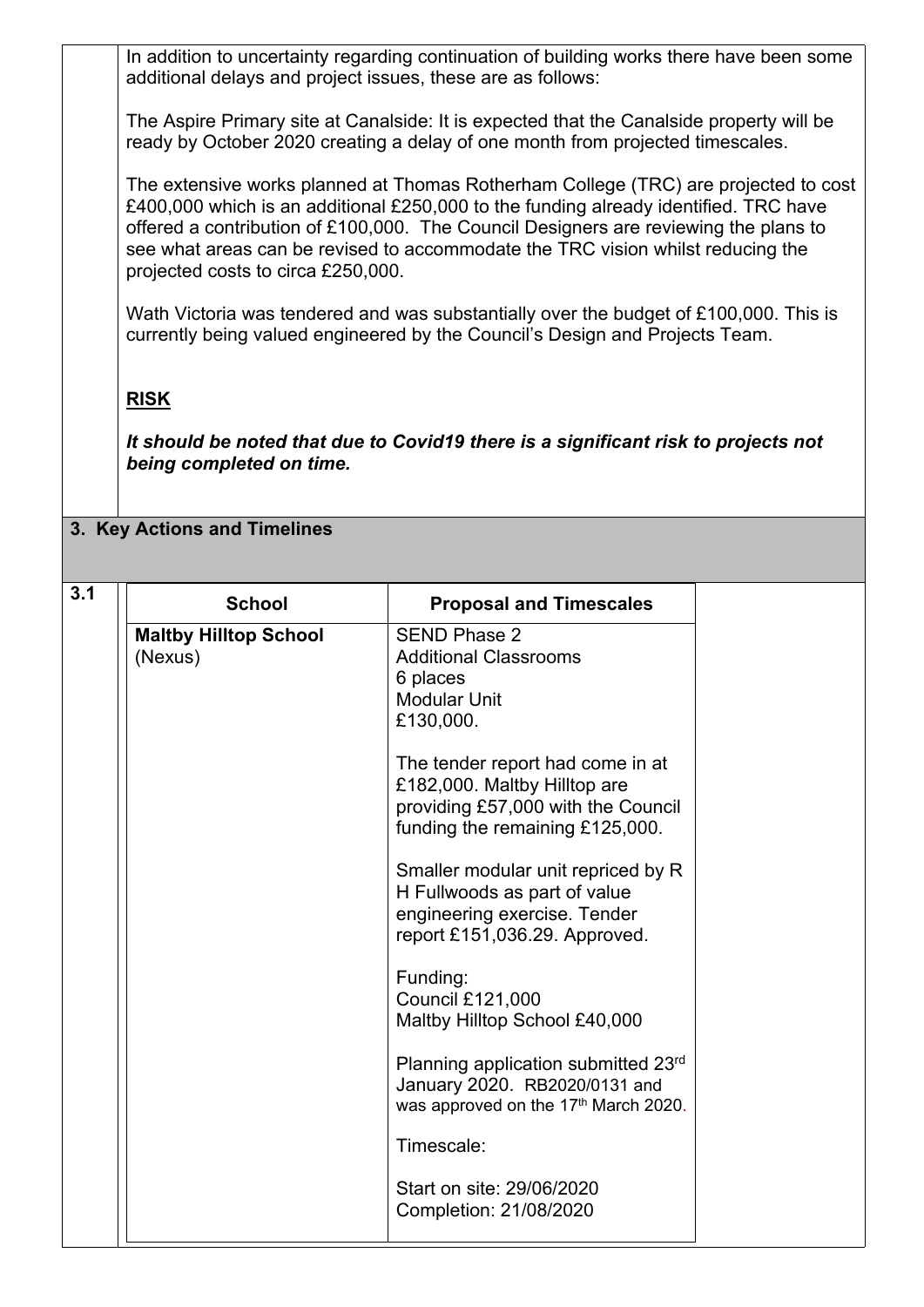| <b>Kelford School</b><br>(Nexus)                        | <b>SEND Phase 2</b><br>Remodelling of classroom and<br>provision of external canopy<br>5 places<br>£65,000                                                   |
|---------------------------------------------------------|--------------------------------------------------------------------------------------------------------------------------------------------------------------|
|                                                         | Remodelling of classroom<br>completed during February half<br>term.                                                                                          |
|                                                         | Canopy to be completed during the<br>school summer holidays.                                                                                                 |
|                                                         | Planning application submitted 5th<br>February 2020. RB2020/0185<br>Approved: 31/03/2020                                                                     |
|                                                         | Completion: 21/08/2020.                                                                                                                                      |
| <b>Wath Victoria Primary</b><br><b>School</b><br>(JMAT) | <b>SEND Phase 2</b><br>Additional classroom<br>10 places<br>£100,000                                                                                         |
|                                                         | Delayed due to Covid 19                                                                                                                                      |
|                                                         | Timescale: Operational from<br>September 2020 to be reviewed.                                                                                                |
|                                                         | Tenders received: £234,557.<br>Substantially over the budget.<br>Currently being valued engineered<br>to reduce cost.                                        |
|                                                         | Planning submission: 31/1/2020<br>Planning approval: 27/3/2020<br>Building Regs. Approval: 1/5/2020<br>Tender period: 3/4/2020 -<br>11/5/2020<br>Onsite: TBA |
| <b>Thomas Rotherham</b><br>College<br>Post 16           | <b>SEND Phase 2</b><br>Unit for post 16<br>20 places<br>£150,000                                                                                             |
|                                                         | Mezzanine floor to the dining area<br>to provide the additional space for<br>20 places.                                                                      |
|                                                         | TRC have offered a contribution of                                                                                                                           |
|                                                         | £100,000.                                                                                                                                                    |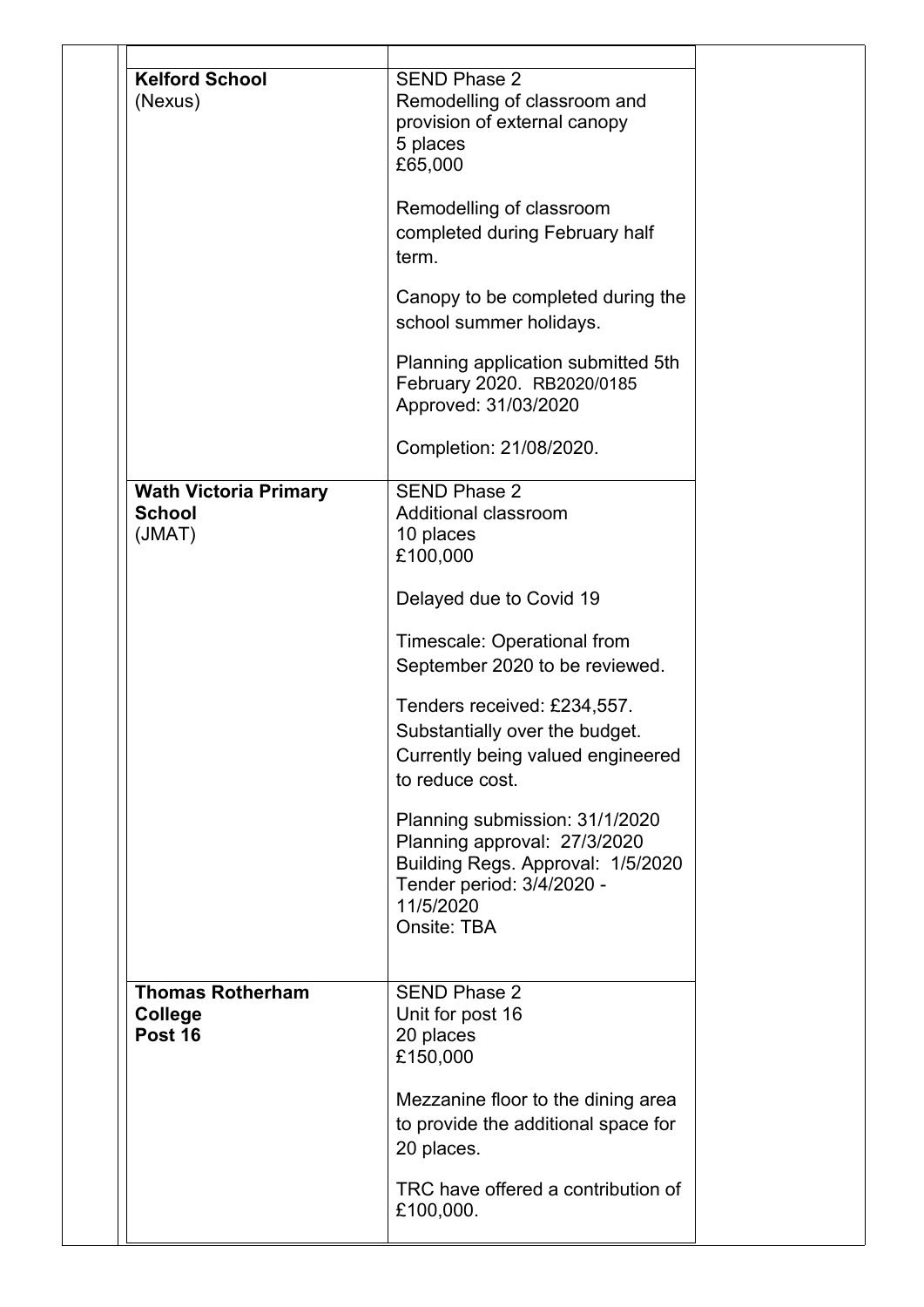|                                                                                                   | Total budget £250,000.                                                                                                                                                                                                                                                 |
|---------------------------------------------------------------------------------------------------|------------------------------------------------------------------------------------------------------------------------------------------------------------------------------------------------------------------------------------------------------------------------|
|                                                                                                   | Delayed by Covid19                                                                                                                                                                                                                                                     |
|                                                                                                   | Further work undertaken with the<br>contractor showed the college                                                                                                                                                                                                      |
|                                                                                                   | brief/proposals to be in excess of                                                                                                                                                                                                                                     |
|                                                                                                   | the budget of £250,000.                                                                                                                                                                                                                                                |
|                                                                                                   | The Council Design and Projects<br>Team are presenting options to the<br>college to enable the project to be<br>within the £250,000 budget.                                                                                                                            |
|                                                                                                   | Because of the Covid delay and<br>further revalue engineering works<br>the project has been put back to<br>September 2021.                                                                                                                                             |
|                                                                                                   |                                                                                                                                                                                                                                                                        |
| <b>Milton School</b><br>(Interaction and<br><b>Communication Academy</b><br><b>Trust Limited)</b> | SEND Phase 1 and 2<br>Classrooms<br>20 Places<br>£400,000                                                                                                                                                                                                              |
|                                                                                                   | Planning submission: 24/1/2020<br>Planning approval: 20/3/2020<br><b>Building Regs. Approval:</b><br>20/3/2020<br>Tender period 6/3/2020: 3/4/2020<br>Tender £398,964.12                                                                                               |
|                                                                                                   | Start on site delayed due to<br>Covid19                                                                                                                                                                                                                                |
|                                                                                                   | Start on site: 22/6/2020<br>Completion: 09/10/2020                                                                                                                                                                                                                     |
| <b>Wales High School</b><br>(Wales Academy Trust)                                                 | SEND Phase 1 and 2<br>Classrooms<br>20 Places<br>£400,000                                                                                                                                                                                                              |
|                                                                                                   | Extension of Wales High School is<br>projected to cost £459,000 that is<br>£59,000 over budget. Wales High<br>School is unable to contribute to<br>these costs. The Council to fund<br>the additional cost from Basic<br>Funding projects that have slipped<br>to 2021 |
|                                                                                                   | Start on site delayed due to Covid                                                                                                                                                                                                                                     |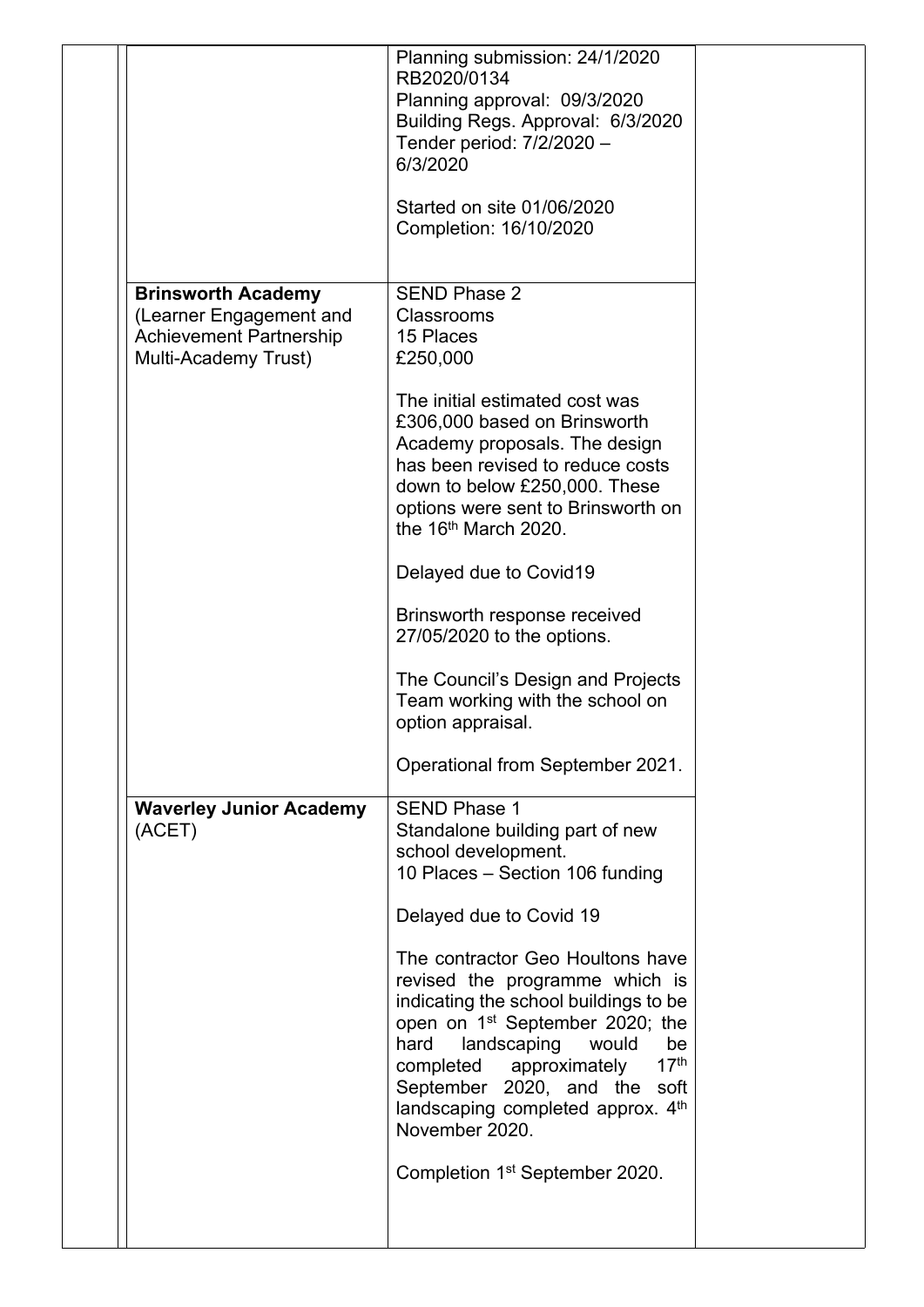|     | <b>Thrybergh Primary School</b><br>(Wickersley Partnership<br>Trust) | <b>SEND Phase 2</b><br>10 Places<br>Use of Rainbow Children Centre      |
|-----|----------------------------------------------------------------------|-------------------------------------------------------------------------|
|     |                                                                      | building<br>£41,000                                                     |
|     |                                                                      | Rainbow Centre to be retained by                                        |
|     |                                                                      | the Council for use by a private                                        |
| 3.2 |                                                                      | nursery.                                                                |
|     |                                                                      | The Hengis Block will be                                                |
|     |                                                                      | transferred to the Wickersley<br>Partnership Trust.                     |
|     |                                                                      | Allocation reduced from £41,000 to                                      |
|     |                                                                      | £13,000. Work to be procured by<br><b>Wickersley Partnership Trust</b>  |
|     |                                                                      | Delayed due to Covid19                                                  |
|     |                                                                      | Operational from September 2020.                                        |
|     | <b>Aspire</b>                                                        | SEND Phase 1 and Phase 2                                                |
|     |                                                                      | 15 Places Phase 1                                                       |
|     |                                                                      | 10 Places Phase 2<br>£75,000                                            |
|     |                                                                      | Phase 1 completed August 2019<br>£49,000                                |
|     |                                                                      | Phase 2 Waiting for brief, delayed                                      |
|     |                                                                      | move to Canalside Property due to<br>Flooding. Flood clearance work     |
|     |                                                                      | (including clearing contaminated                                        |
|     |                                                                      | land) due to be completed by<br>October 2020.                           |
|     | <b>Rockingham Caretakers</b>                                         | <b>SEND Phase 2</b>                                                     |
|     | <b>House</b>                                                         | 10 Places                                                               |
|     | (Willow Tree Academy Trust)                                          | £70,000                                                                 |
|     |                                                                      | Work to be procured by Willow                                           |
|     |                                                                      | <b>Tree Trust</b>                                                       |
|     |                                                                      | Currently with RMBC legal team                                          |
|     |                                                                      | preparing legal agreement for the                                       |
|     |                                                                      | expenditure of the £70,000                                              |
|     |                                                                      | Operational from September 2021.                                        |
|     |                                                                      | Building project is being managed<br>by the Trust. Legal agreements are |
|     |                                                                      | therefore being prepared Michael                                        |
|     |                                                                      | Lennox in RMBC Legal.                                                   |